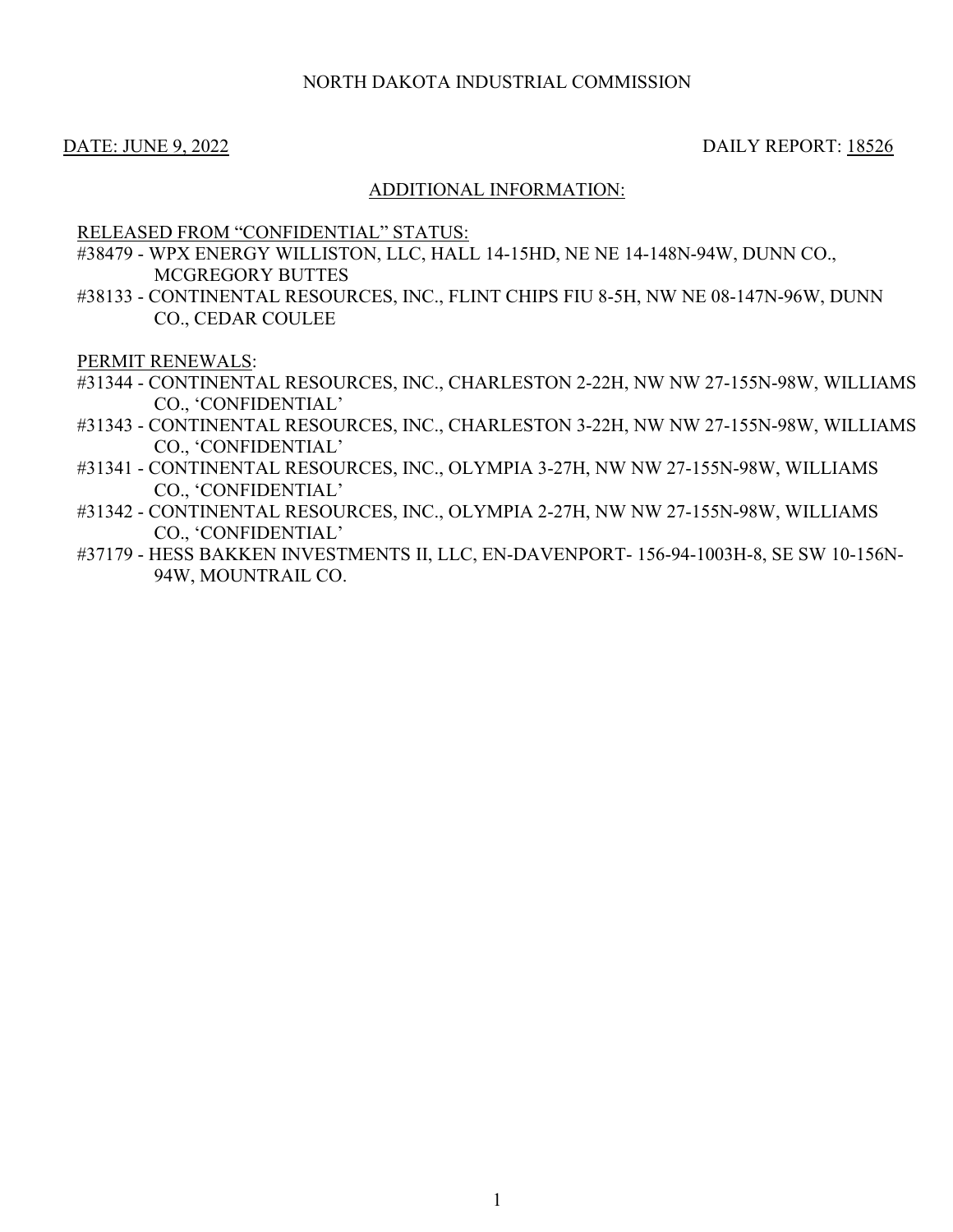\*Well data published at dmr.nd.gov/oilgas is now updating however Active Drilling Rigs, and rig viewing on the GIS Map Server are still impacted.

# When an estimated date of repair is available, we will update this service notice.

**If you have questions emai[l oilandgasinfo@nd.gov](mailto:oilandgasinfo@nd.gov)**

6/9/2022 – 44 ACTIVE RIGS

#### **COLUMN DEFINITIONS:**

**RIG ID** – Refers to the name of the rig.

**Well Operator** – Refers to the operator of the well where rig is located.

**Well name & Number** – Well name and number of well where rig is located.

**Current Location –** Quarter Quarter – Section – Township - Range

**County**

**File Number –** NDIC File Number of well where rig is located.

**API –** API Number of well where rig is located.

**Start Date** – The date when the **rig** started its most recent activity at the well location. This is not the spud date. Watch this video for how [to find the spud date of a well\\*](https://youtu.be/JjWwzuuMVpM). **Next Location -** Anticipated Next rig location. These are obtained from rig crews and are subject to changes determined by the operator. (MIRU – Moving in, rigging up)

|                                                |                                                                |                               | <b>CURRENT</b>        |                 | <b>FILE</b> |            | <b>START</b> | <b>NEXT</b>                        |
|------------------------------------------------|----------------------------------------------------------------|-------------------------------|-----------------------|-----------------|-------------|------------|--------------|------------------------------------|
| <b>RIG ID</b>                                  | <b>WELL OPERATOR</b>                                           | <b>WELL NAME &amp; NUMBER</b> | <b>LOCATION</b>       | <b>COUNTY</b>   | NO.         | <b>API</b> | <b>DATE</b>  | <b>LOCATION</b>                    |
|                                                |                                                                | SETTERLUND 159-94-34C-27-     |                       |                 |             |            |              | <b>BATCH</b><br><b>DRILLING ON</b> |
| H & P 515                                      | PETRO-HUNT. L.L.C.                                             | 1HS                           | SE SW 34 159N 94W     | <b>BURKE</b>    | 38861       | 3301301920 | 05/28/2022   | 4 WELL PAD.                        |
| <b>STONEHAM 17</b>                             | KODA RESOURCES OPERATING.<br><b>LLC</b>                        | STOUT 2931-3BH                | NW NW 29 160N<br>102W | <b>DIVIDE</b>   | 38889       | 3302301460 | 06/06/2022   |                                    |
| <b>PATTERSON</b><br>276                        | <b>RIMROCK OIL &amp; GAS WILLISTON LLC</b>                     | MOCCASIN CREEK 14-11 6H       | SE SW 11 147N 93W     | <b>DUNN</b>     | 38184       | 3302504197 | 05/26/2022   |                                    |
| <b>TRUE DRILLING</b><br>39                     | <b>ENERPLUS RESOURCES USA</b><br><b>CORPORATION</b>            | ACE 149-92-31D-30H            | SW SE 31 149N 92W     | <b>DUNN</b>     | 38343       | 3302504263 | 06/02/2022   |                                    |
| H & P 454                                      | CONTINENTAL RESOURCES, INC.                                    | FULLER 3-2H                   | LOT 4 02 146N 97W     | <b>DUNN</b>     | 38367       | 3302504277 | 05/15/2022   |                                    |
| NABORS B18                                     | WPX ENERGY WILLISTON, LLC                                      | <b>WOUNDED FACE 14-15HW</b>   | SW SE 15 148N 94W     | <b>DUNN</b>     | 38435       | 3302504299 | 05/26/2022   |                                    |
| <b>CYCLONE 38</b>                              | CONTINENTAL RESOURCES, INC.                                    | <b>BONNEVILLE 8-23H</b>       | NE NW 23 146N 96W     | <b>DUNN</b>     | 38783       | 3302504417 | 05/13/2022   |                                    |
| H & P 456                                      | CONTINENTAL RESOURCES. INC.                                    | <b>MEDICINE HOLE 11-27H1</b>  | SW SE 27 146N 96W     | <b>DUNN</b>     | 38789       | 3302504423 | <b>MIRU</b>  |                                    |
| <b>H &amp; P INTERNL</b><br>DRLNG H & P<br>429 | <b>MARATHON OIL COMPANY</b>                                    | BEESAW 44-9TFH                | SE SE 09 146N 93W     | <b>DUNN</b>     | 38791       | 3302504425 | 06/04/2022   |                                    |
| <b>T&amp;S DRILLING 2</b>                      | CONTINENTAL RESOURCES. INC.                                    | MEDICINE HOLE 12-27H          | SE SE 27 146N 96W     | <b>DUNN</b>     | 38799       | 3302504431 | 06/05/2022   |                                    |
| TRUE 40                                        | <b>ENERPLUS RESOURCES USA</b><br><b>CORPORATION</b>            | SEAM 149-93-05A-08H           | LOT 1 05 149N 93W     | <b>DUNN</b>     | 38847       | 3302504454 | 06/06/2022   |                                    |
| TRUE 37                                        | SINCLAIR OIL & GAS COMPANY                                     | <b>HOVDEN FEDERAL 3-20H</b>   | NE NE 29 146N 97W     | <b>DUNN</b>     | 38863       | 3302504458 | <b>MIRU</b>  |                                    |
| <b>NABORS B6</b>                               | <b>BURLINGTON RESOURCES OIL &amp;</b><br><b>GAS COMPANY LP</b> | <b>CURTIS 44-9 MBH</b>        | SE SE 09 149N 96W     | <b>MCKENZIE</b> | 30924       | 3305306813 | 05/14/2022   |                                    |
| NABORS B20                                     | <b>IRON OIL OPERATING. LLC</b>                                 | ANTELOPE 4-31-30H             | SW NW 02 148N<br>102W | <b>MCKENZIE</b> | 37568       | 3305309422 | 05/25/2022   |                                    |